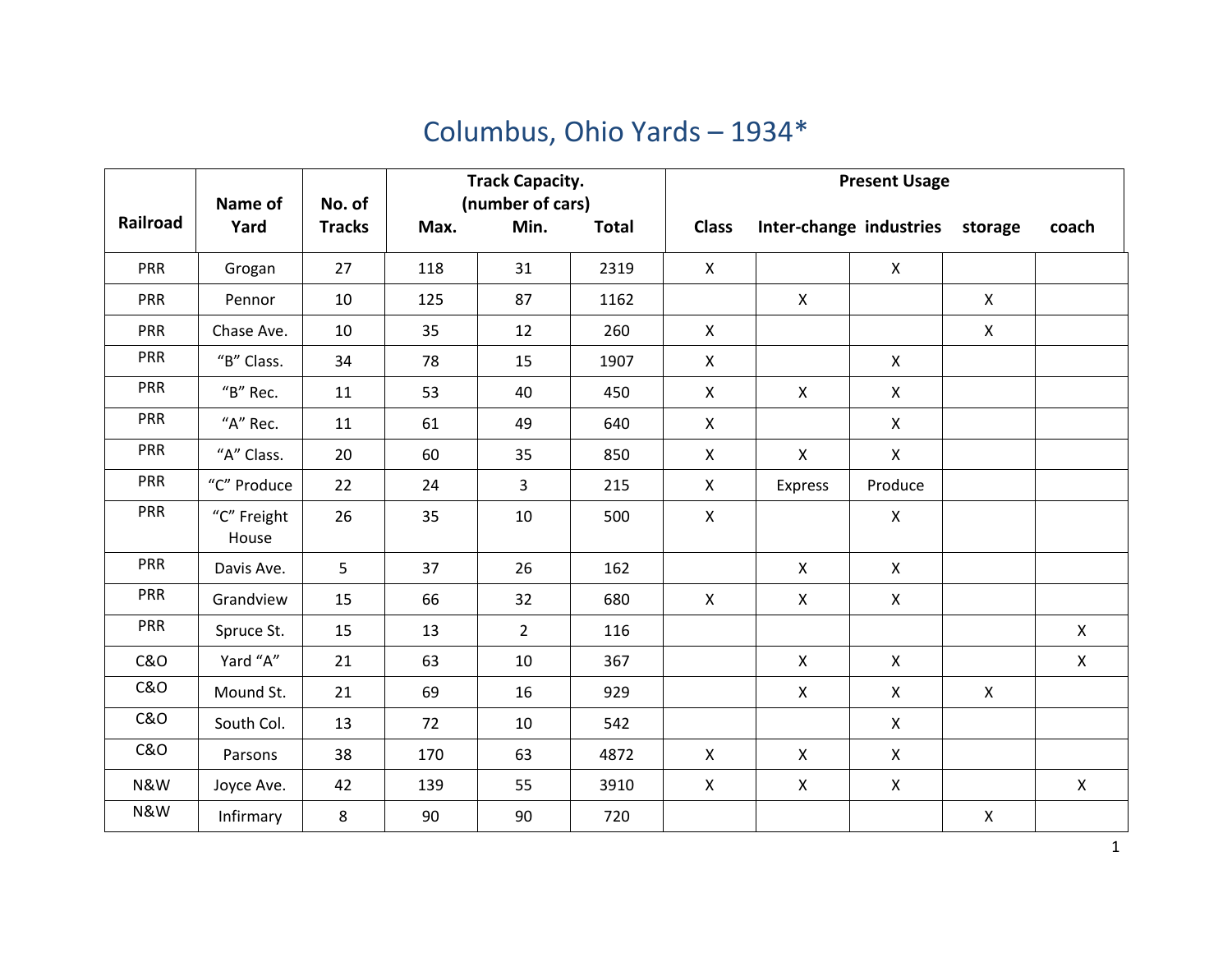| N&W                    | Watkins                           | 13             | 170 | 155            | 2180 | $\mathsf{X}$       | $\mathsf{X}$   |              |              |                    |
|------------------------|-----------------------------------|----------------|-----|----------------|------|--------------------|----------------|--------------|--------------|--------------------|
| N&W                    | Valley<br>Crossing                | $\overline{4}$ | 70  | 50             | 235  |                    |                |              | $\mathsf{X}$ |                    |
| N&W                    | Freight<br>House-west             | 8              | 23  | 9              | 127  | $\mathsf{X}$       |                | $\mathsf{X}$ |              |                    |
| N&W                    | Freight<br>House $-$<br>east      | 8              | 24  | 12             | 146  | $\mathsf{X}$       |                | $\mathsf{X}$ | $\mathsf{X}$ |                    |
| CCC&StL                | Clintonville                      | 8              | 92  | 15             | 390  |                    |                |              | $\mathsf{X}$ |                    |
| CCC&StL                | Fair<br>Grounds                   | 9              | 42  | 28             | 309  | $\mathsf{X}$       |                | $\mathsf{X}$ |              |                    |
| CCC&StL                | East Yard                         | 10             | 48  | 12             | 279  | $\mathsf{X}$       | $\mathsf{X}$   | $\mathsf{X}$ |              |                    |
| CCC&StL-<br><b>NYC</b> | Freight<br>House Yard             | 20             | 35  | $\overline{7}$ | 265  | $\pmb{\mathsf{X}}$ |                | Produce      |              |                    |
| CCC&StL-<br><b>NYC</b> | Dennison<br>Ave.                  | $\overline{7}$ | 42  | 9              | 105  |                    |                | $\mathsf{X}$ |              | $\mathsf{X}$       |
| CCC&StL                | Avenue***                         | $\overline{3}$ | 140 | 65             | 275  |                    |                |              | $\mathsf{X}$ |                    |
| <b>NYC</b>             | West Col.<br>"A"                  | 12             | 90  | 42             | 720  | $\mathsf{X}$       | $\mathsf{X}$   |              |              |                    |
| <b>NYC</b>             | West Col.<br>$^{\prime\prime}$ B" | 10             | 55  | 30             | 428  | $\pmb{\times}$     | $\pmb{\times}$ | $\mathsf{X}$ |              |                    |
| <b>NYC</b>             | South Col.                        | 8              | 130 | 27             | 415  |                    |                | $\mathsf{X}$ |              |                    |
| <b>B&amp;O</b>         | Fourth St.                        | 29             | 28  | $\overline{4}$ | 378  | $\pmb{\mathsf{X}}$ | $\mathsf{X}$   | Produce      |              | $\mathsf{X}$       |
| U.D. Co.               | Passenger<br>Station              | 8              | 16  | 10             | 112  |                    |                |              |              | $\pmb{\mathsf{X}}$ |